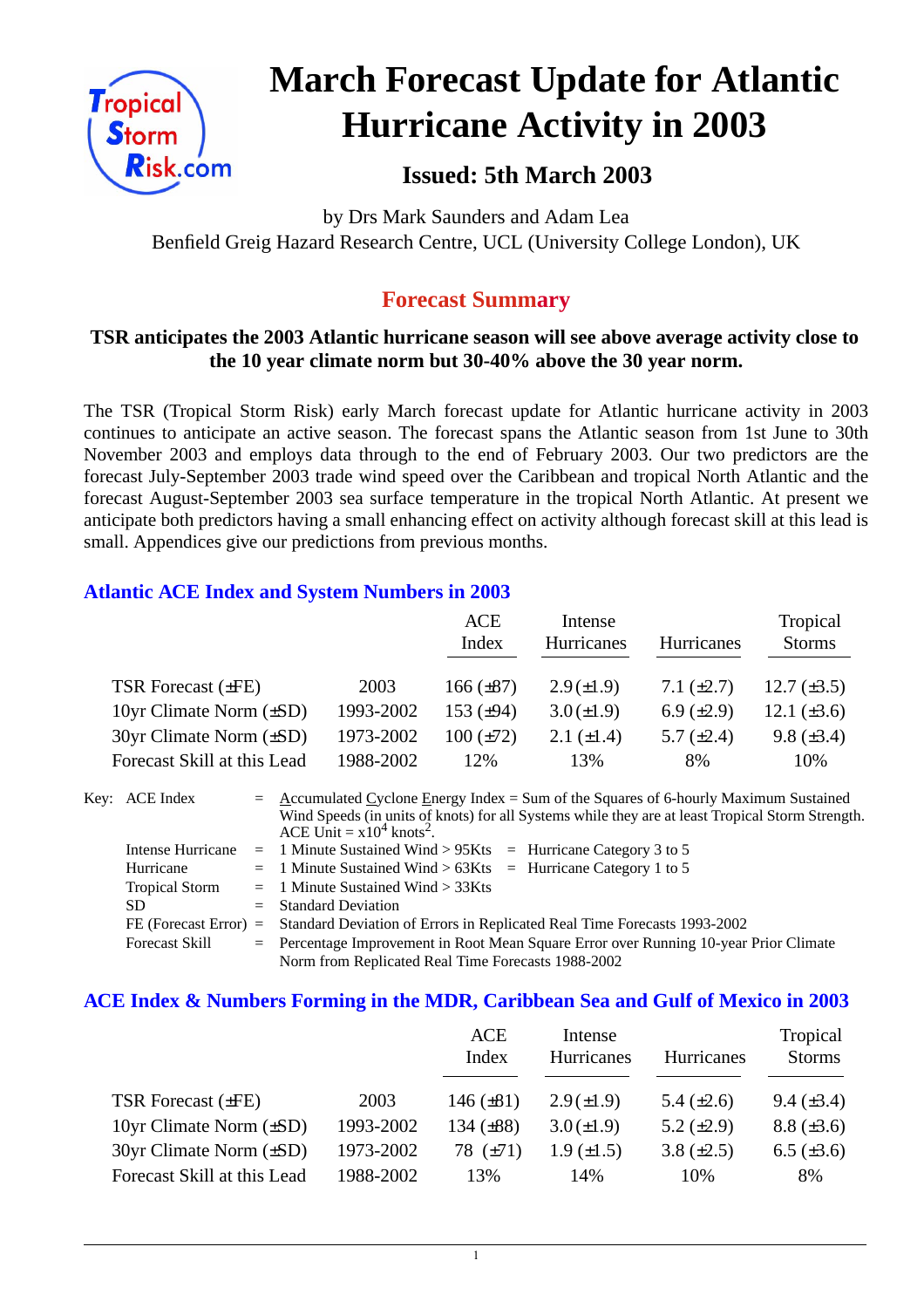The Atlantic hurricane Main Development Region (MDR) is the region  $10^{\circ}N - 20^{\circ}N$ ,  $20^{\circ}W - 60^{\circ}W$ between the Cape Verde Islands and the Caribbean. A storm is defined as having formed within this region if it reached at least tropical depression status while in the area.

#### **USA Landfalling ACE Index and Numbers in 2003**

|                             |           | ACE             |                   | Tropical          |  |
|-----------------------------|-----------|-----------------|-------------------|-------------------|--|
|                             |           | Index           | Hurricanes        | <b>Storms</b>     |  |
|                             |           |                 |                   |                   |  |
| TSR Forecast (±FE)          | 2003      | 4.8 $(\pm 4.5)$ | $1.7 (\pm 1.1)$   | $3.7 \ (\pm 1.9)$ |  |
| Average $(\pm SD)$          | 1993-2002 | 4.5 $(\pm 4.7)$ | $1.2 \ (\pm 1.2)$ | $3.8 (\pm 2.1)$   |  |
| Average $(\pm SD)$          | 1973-2002 | $2.6 (\pm 3.4)$ | $1.2 \ (\pm 1.3)$ | $2.8 (\pm 2.0)$   |  |
| Forecast Skill at this Lead | 1988-2002 | 9%              | 3%                | 9.7%              |  |
|                             |           |                 |                   |                   |  |

| Key: ACE Index           | $=$ Accumulated Cyclone Energy Index $=$ Sum of the Squares of hourly Maximum     |
|--------------------------|-----------------------------------------------------------------------------------|
|                          | Sustained Wind Speeds (in units of knots) for all Systems while they are at least |
|                          | Tropical Storm Strength and over the USA Mainland (reduced by a factor of 6).     |
|                          | ACE Unit = $x10^4$ knots <sup>2</sup> .                                           |
| Landfall Strike Category | $=$ Maximum 1 Minute Sustained Wind of Storm Coming Within 30km of Land           |
| USA Mainland             | $=$ Brownsville (Texas) to Maine                                                  |

USA landfalling intense hurricanes are not forecast since we have no skill at any lead.

#### **Caribbean Lesser Antilles Landfalling Numbers in 2003**

|                                        |      | Intense           |                   | Tropical          |
|----------------------------------------|------|-------------------|-------------------|-------------------|
|                                        |      | Hurricanes        | <b>Hurricanes</b> | <b>Storms</b>     |
|                                        |      |                   |                   |                   |
| TSR Forecast $(\pm FE)$                | 2003 | $0.4~(\pm 0.4)$   | $0.7 (\pm 0.8)$   | $1.7(\pm1.0)$     |
| 10yr Climate Norm $(\pm SD)$ 1993-2002 |      | $0.3 \ (\pm 0.5)$ | $0.7 (\pm 0.8)$   | $1.5 \ (\pm 1.0)$ |
| 30yr Climate Norm (±SD) 1973-2002      |      | $0.2 \ (\pm 0.4)$ | $0.4 \ (\pm 0.6)$ | $1.1 (\pm 1.0)$   |
| Forecast Skill at this Lead 1988-2002  |      | 1%                | 6%                | 0%                |

Key: Landfall Strike Category = Maximum 1 Minute Sustained Wind of Storm Coming Within 30km of Land Lesser Antilles  $=$  Island Arc from Anguilla to Trinidad Inclusive

#### **Key Predictors for 2003**

The key factors behind our forecast for an above-average hurricane season in 2003 are the anticipated enhancing effects of July-September forecast 925mb U(east/west)-winds over the Caribbean Sea and tropical North Atlantic region  $(7.5^{\circ}N - 17.5^{\circ}N, 30^{\circ}W - 100^{\circ}W)$ , and of August-September forecast sea surface temperature for the Atlantic MDR ( $10^{\circ}N - 20^{\circ}N$ ,  $20^{\circ}W - 60^{\circ}W$ ). The current forecast anomalies (1973-2002 climatology) for these predictors are  $0.53\pm0.82$  ms<sup>-1</sup> (down from  $0.67\pm0.79$  ms<sup>-1</sup>) and  $0.14\pm0.24$  °C (down from 0.19 $\pm$ 0.25 °C) respectively. The corresponding forecast skills for these predictors at this lead are 13% and 18%.

#### **Further Information**

Further information on the TSR forecast methodology, the TSR simulated real-time forecast skill 1987- 2001 as a function of lead time, and on TSR in general, may be obtained from the 'Extended Range Forecast for Atlantic Hurricane Activity in 2002' document issued on the 23rd November 2001. Our next monthly forecast update for the 2003 Atlantic hurricane season will be issued on the 6th April 2003.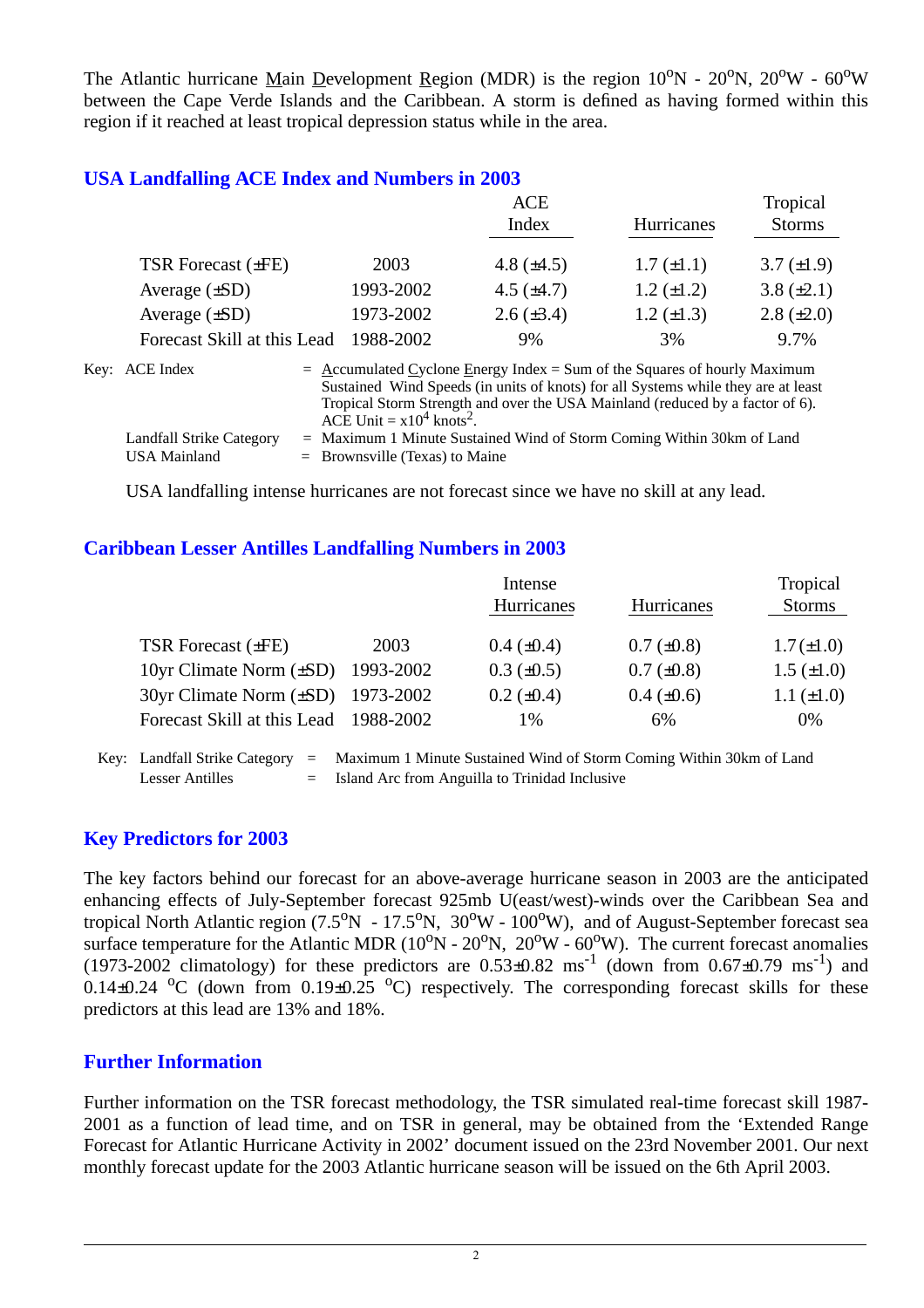# **Appendix - Predictions from Previous Months**

| <b>Atlantic ACE Index and System Numbers 2003</b> |             |                     |                                    |                   |                              |  |
|---------------------------------------------------|-------------|---------------------|------------------------------------|-------------------|------------------------------|--|
|                                                   |             | <b>ACE</b><br>Index | Named<br>Tropical<br><b>Storms</b> | <b>Hurricanes</b> | Intense<br><b>Hurricanes</b> |  |
| Average Number $(\pm SD)$ (1993-2002)             |             | 153 $(\pm 94)$      | 12.1 $(\pm 3.6)$                   | 6.9 $(\pm 2.9)$   | $3.0 (\pm 1.9)$              |  |
| Average Number (±SD) (1973-2002)                  |             | $100 (\pm 72)$      | $9.8 \ (\pm 3.4)$                  | 5.7 $(\pm 2.4)$   | $2.1 (\pm 1.4)$              |  |
| TSR Forecasts $(\pm FE)$                          | 5 Mar 2003  | 166 $(\pm 87)$      | $12.7 (\pm 3.5)$                   | 7.1 $(\pm 2.7)$   | $2.9 \ (\pm 1.9)$            |  |
|                                                   | 5 Feb 2003  | $180 (\pm 90)$      | 13.3 $(\pm 3.3)$                   | $7.6 \ (\pm 2.7)$ | 3.1 $(\pm 1.8)$              |  |
|                                                   | 7 Jan 2003  | 156 $(\pm 90)$      | $12.3 \ (\pm 3.4)$                 | 6.9 $(\pm 2.8)$   | $2.7 \ (\pm 1.8)$            |  |
|                                                   | 16 Dec 2002 |                     | 12.4 $(\pm 3.5)$                   | $7.0 (\pm 2.8)$   | $2.8 (\pm 1.8)$              |  |
| <b>Gray Forecast</b>                              | 6 Dec 2002  |                     | 12                                 | 8                 | 3                            |  |

## **1. Atlantic ACE Index and System Numbers**

### **2. MDR, Caribbean Sea and Gulf of Mexico ACE Index and Numbers**

| <b>MDR, Caribbean Sea and Gulf of Mexico ACE Index and Numbers 2003</b> |             |                     |                                    |                   |                              |  |
|-------------------------------------------------------------------------|-------------|---------------------|------------------------------------|-------------------|------------------------------|--|
|                                                                         |             | <b>ACE</b><br>Index | Named<br>Tropical<br><b>Storms</b> | <b>Hurricanes</b> | Intense<br><b>Hurricanes</b> |  |
| Average Number $(\pm SD)$ (1993-2002)                                   |             | 134 $(\pm 88)$      | $8.8 (\pm 3.6)$                    | 5.2 $(\pm 2.9)$   | $3.0 (\pm 1.9)$              |  |
| Average Number $(\pm SD)$ (1973-2002)                                   |             | 78 $(\pm 71)$       | $6.5 \ (\pm 3.6)$                  | 3.8 $(\pm 2.5)$   | $1.9 \ (\pm 1.5)$            |  |
|                                                                         | 5 Mar 2003  | $146 (\pm 81)$      | $9.4 (\pm 3.4)$                    | 5.4 $(\pm 2.6)$   | $2.9 \ (\pm 1.9)$            |  |
| TSR Forecasts (±FE)                                                     | 5 Feb 2003  | 161 $(\pm 85)$      | $10.0 (\pm 3.4)$                   | 5.9 $(\pm 2.7)$   | 3.1 $(\pm 1.8)$              |  |
|                                                                         | 7 Jan 2003  | $136 (\pm 85)$      | $9.0 \ (\pm 3.5)$                  | 5.2 $(\pm 2.7)$   | $2.7 (\pm 1.8)$              |  |
|                                                                         | 16 Dec 2002 |                     | $9.2 (\pm 3.5)$                    | 5.3 $(\pm 2.7)$   | $3.0 \ (\pm 1.7)$            |  |

## **3. US Landfalling ACE Index and Numbers**

| <b>US Landfalling ACE Index and Numbers 2003</b> |             |                 |                                    |                   |  |  |
|--------------------------------------------------|-------------|-----------------|------------------------------------|-------------------|--|--|
|                                                  |             | ACE<br>Index    | Named<br>Tropical<br><b>Storms</b> | Hurricanes        |  |  |
| Average Number $(\pm SD)$ (1993-2002)            |             | 4.5 $(\pm 4.6)$ | $3.8 (\pm 2.1)$                    | $1.2 (\pm 1.2)$   |  |  |
| Average Number $(\pm SD)$ (1973-2002)            |             | $2.6 (\pm 3.4)$ | $2.8 (\pm 2.0)$                    | $1.2 \ (\pm 1.3)$ |  |  |
| TSR Forecasts (±FE)                              | 5 Mar 2003  | 4.8 $(\pm 4.5)$ | $3.7 (\pm 1.9)$                    | $1.7 (\pm 1.1)$   |  |  |
|                                                  | 5 Feb 2003  | 5.2 $(\pm 4.6)$ | 3.9 $(\pm 1.9)$                    | $1.8 (\pm 1.1)$   |  |  |
|                                                  | 7 Jan 2003  |                 | $3.6 \ (\pm 1.9)$                  | $1.6 (\pm 1.1)$   |  |  |
|                                                  | 16 Dec 2002 |                 | $3.6 \ (\pm 1.9)$                  | $1.7 (\pm 1.1)$   |  |  |